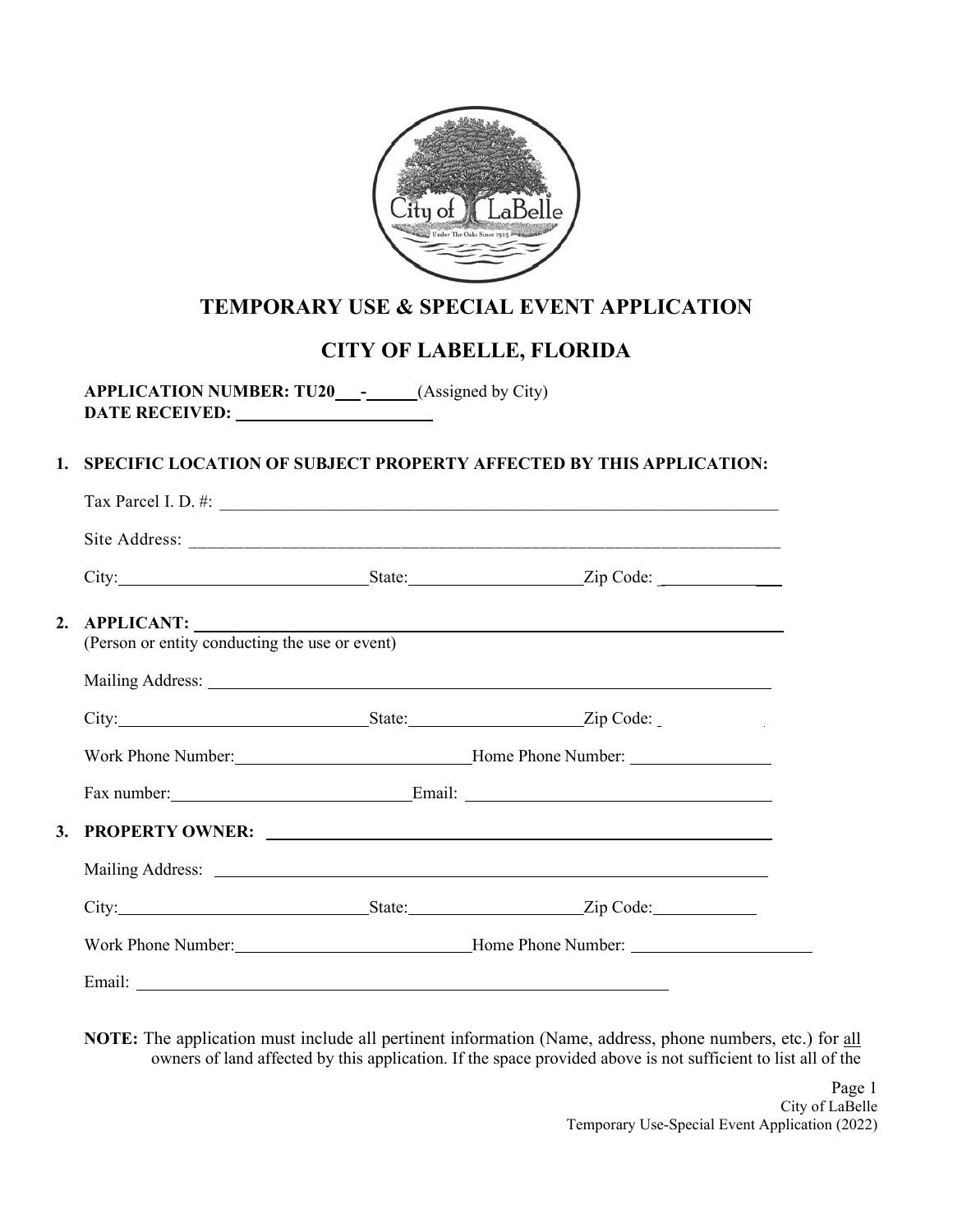owners then, the additional information must be provided on a separate sheet(s). If property is owned by the City of LaBelle, please list that as owner.

## **4. APPLICANT'S REQUEST (Proposed Temporary Use/Event Information.):**

| Will any roads need to be closed down for the event?                          |                               |  |
|-------------------------------------------------------------------------------|-------------------------------|--|
| Will there be alcohol served at the event? By whom?                           |                               |  |
| *Please note, use of alcohol will need to be approved by the City Commission* |                               |  |
| How many people are expected to attend the event?                             |                               |  |
| <b>Event Date:</b>                                                            | <b>Requested Event Hours:</b> |  |

### **5. THE FOLLOWING ITEMS ARE REQUIRED TO COMPLETE THE APPLICATION AND MUST BE ATTACHED: (please provide all needed information when submitting)**

#### **6. Completed Temporary Use Application Form (must include the following)**

**Affidavit of Ownership and Agent Authorization**: The name of all parties having interest in the subject property and certification that the applicant is authorized to sign the application as owner or authorized agent.

- **Area Location Map**: The location of the subject property indicated on a Map or an aerial photograph. This map shall reference known major streets and geographic features with sufficient clarity as to be recognizable by the general public.
- **Legible Site Plan**: Drawing demonstrating right-of-way to be vacated on 8-1/2" x 11" paper with legible text showing all data pertinent to the proposed vacation, including **at least** the following:
	- -Date of drawing
	- Scale
	- -North arrow
	- -Location of proposed uses
	- -Location of existing structures
	- -Location of access point(s) from adjacent roadways
	- -Location of Parking areas

**Letters of No Objection**: Letters from the following agencies: Hendry County Sheriff's Office-Capt. Shawn Reed-863-675-5600 Hendry County EMS-Amy Stafford-amy.stafford@hendryfla.net/863-675-5220

City of LaBelle Fire Dept.-Chief Brent Stevens-bstevens@citylabelle.com 863-675-1537 *\*Events with an expected attendance of 1,000+ people will require an Emergency Action Plan\**

**Application Fee**: Check made payable to "City of LaBelle" with fee per adopted Fee Schedule. Fee Schedule available at citylabelle.com under the "Government" tab>"Forms and Applications"

#### **APPLICANT SIGNATURE (Signed by person applying for permit)**

Applicant Name (Print) Applicant Signature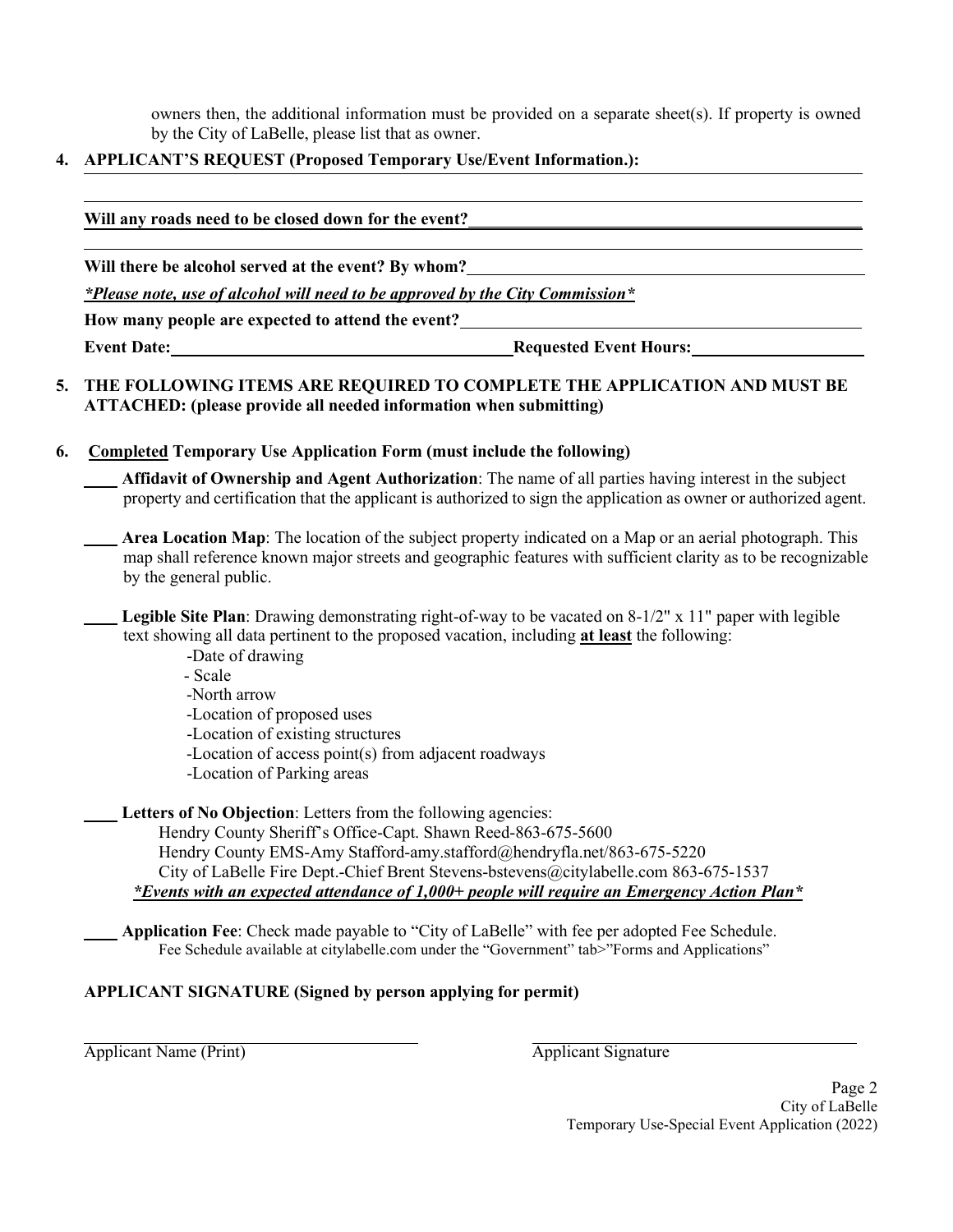# **This is stating that all information provided is true. To be signed by owner or authorized representative. Must be notarized.**

## **AFFIDAVIT**

I, certify that I am the owner or authorized representative of the property described herein, and that all answers to the questions in this application and any sketches, data or other supplementary matter attached to and made a part of this application, are honest and true to the best of my knowledge and belief.

| Date: |  |
|-------|--|
|       |  |

|  |  |  |  | Signature of owner or authorized agent |  |  |
|--|--|--|--|----------------------------------------|--|--|
|--|--|--|--|----------------------------------------|--|--|

Print or type name of person signing above

Name of owner/agent entity if a corporation, L.L.C., partnership, or trust

Representative capacity of person signing Affidavit: President or Vice President of Corporation, Managing Member of L.L.C., General Partner, or Trustee

STATE OF COUNTY OF

The foregoing instrument was sworn to (or affirmed) and subscribed before me on (date) by (name of person providing oath or affirmation), who is personally known to me or who has produced (type of  $($ type of  $)$ identification) as identification.

**NOTARY PUBLIC STAMP/SEAL:**

**Signature of Notary Public**

## **Printed Name of Notary Public**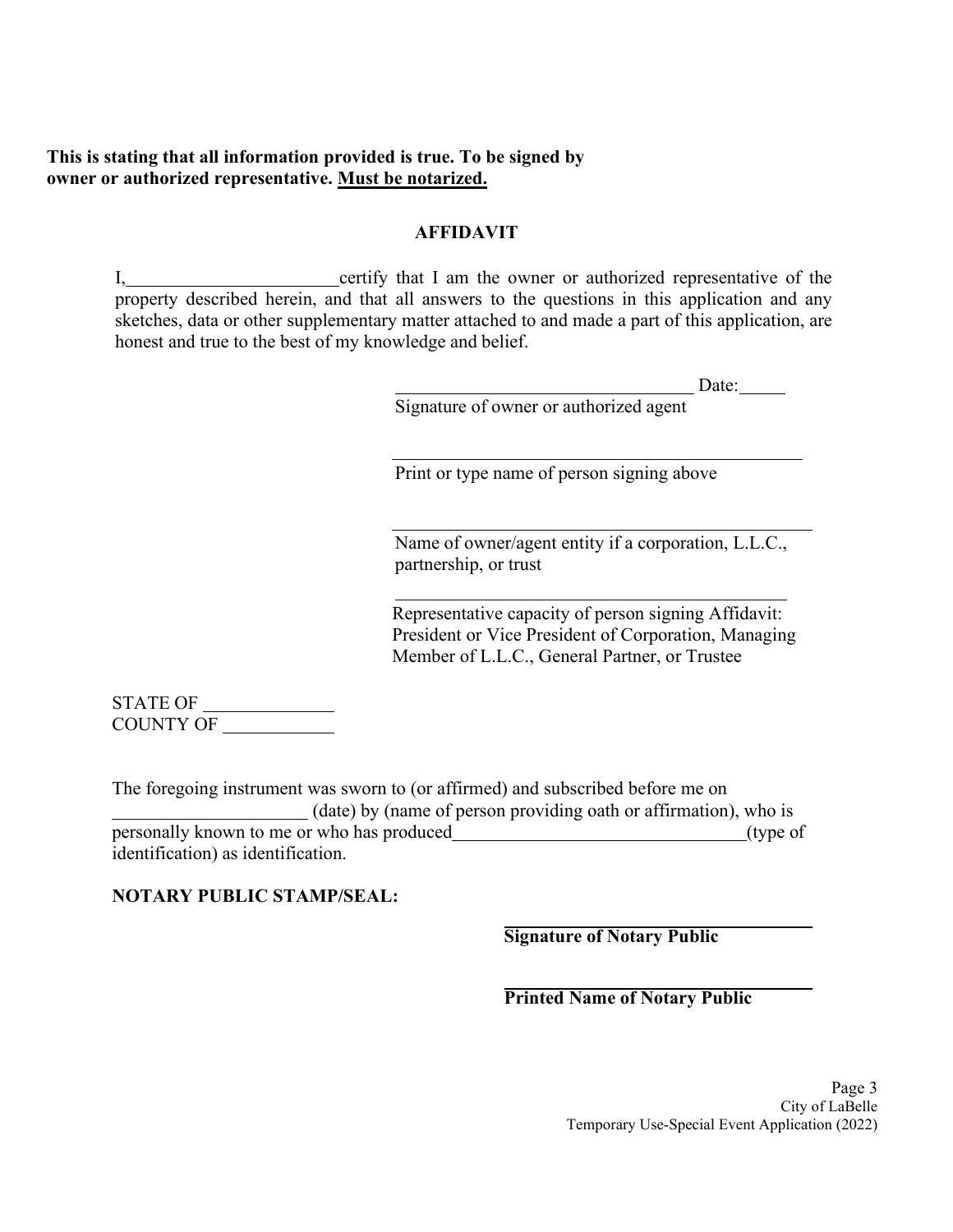# **This is to be signed by owner of the property, if applicable. This proves that that the owner has designated the authorized agent as representative of the property.**

## **AGENT AUTHORIZATION**

The undersigned to hereby swear or affirm that they are the fee simple title holders and owners of the record of property commonly known as And legally described in Exhibit A attached hereto.

We hereby designate as the legal representative of the property in the course of seeking approval of this application. This representative will remain the only entity to authorize development activity until such time as anew or amended authorization is delivered to the City.

Date:

Signature of owner

Print or type name of person signing above

Name of owner/agent entity if a corporation, L.L.C., partnership, or trust

Representative capacity of person signing Affidavit: President or Vice President of Corporation, Managing Member of L.L.C., General Partner, or Trustee

STATE OF COUNTY OF

The foregoing instrument was sworn to (or affirmed) and subscribed before me on (date) by (name of person providing oath or affirmation), who is personally known to me or who has produced (type of  $($ type of  $)$ identification) as identification.

## **NOTARY PUBLIC STAMP/SEAL:**

**Signature of Notary Public**

**Printed Name of Notary Public**